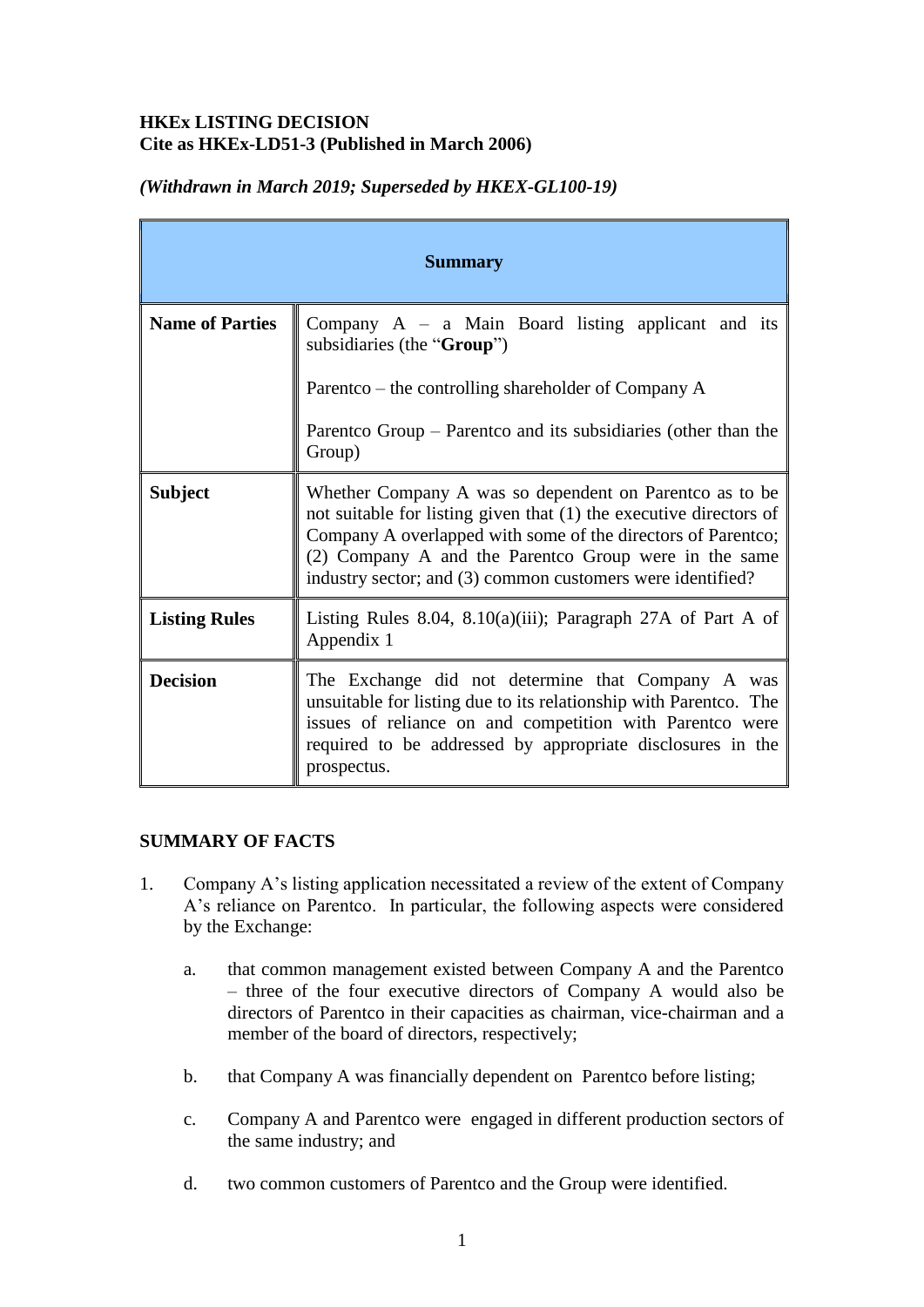2. In response to comments made during the Exchange's review, the sponsor made the following submissions:

#### *Regarding common management*

- a. during the track record period, the day-to-day management, financial decision-making and the operations of the Group had been carried out by Mr. X who is one of the four executive directors of Company A. Mr. X was supported by an experienced full time senior management team comprising more than ten officers. Mr. X was not a director of Parentco and none of the senior officers held any position with the Parentco Group. This management structure ensured independence of the daily management and operations of the Group from that of the Parenctco Group;
- b. although three out of four executive directors were also directors of Parentco in their capacities as chairman, vice-chairman and a member of the board respectively, each had his own specific management duties in the Group. All these executive directors devoted not less than 80% of their time on the management of the Group and would continue to do so after listing;

#### *Regarding financial dependence*

c. before listing, all relevant guarantees provided by Parentco would be discharged or substituted by Company A's guarantees and all non-trade balances would be settled with related companies;

#### *Regarding business delineation*

- d. Markets: Geographically, more than 80% of the Parentco Group's sales during the last three financial years were derived from sales in Taiwan. However, in the case of the Group its sales derived from Taiwan constituted less than 1% of the Group's turnover during the track record period and Company A intended to focus on markets outside Taiwan;
- e. Products classification: The products supplied by the Group were mainly of higher precision and value which could only be produced by more advanced machinery and automation equipment which presents a barrier for entry by competitors. However, the products supplied by the Parentco Group were mainly lower precision mechanical parts which did not require sophisticated machinery;
- f. Right of First Refusal: to further protect the Group's interest, it was agreed that the Group had the first right of refusal to exploit any business opportunity that could be exploited by either the Group or Parentco. The decision of whether to exploit such business opportunity would be made by non-independent executive directors;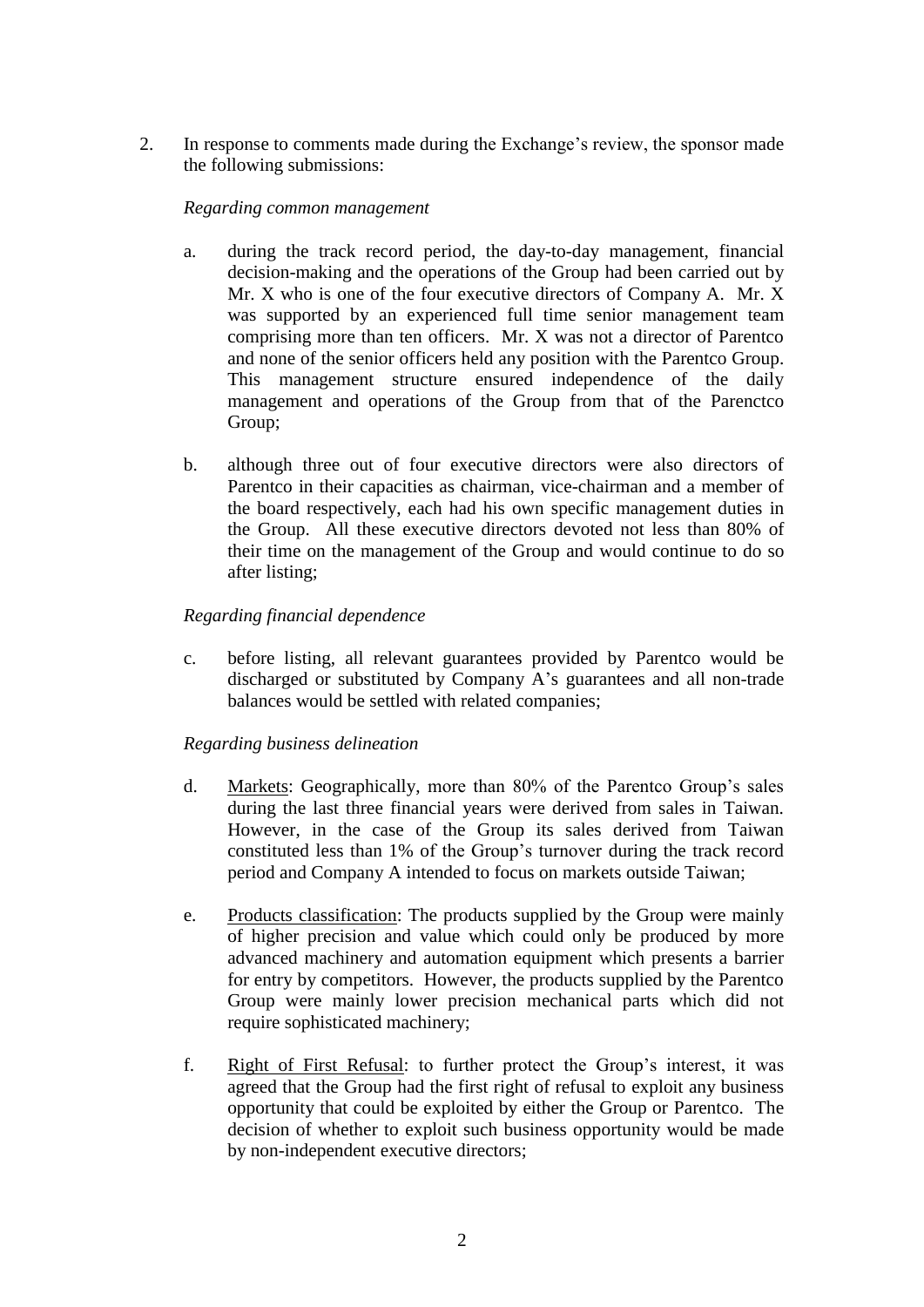#### *Regarding sales to two common customers*

- g. the products sold by Parentco to two common customers of Parentco and the Group were low-end products which the Group neither produced nor intended to produce in the foreseeable future. The products sold by the Group to these two customers were higher-end products with finer precision, and therefore did not overlap with products sold by the Parentco Group. In addition, the sales to one of the customers by Parentco were for delivery in Taiwan exclusively, while those sold by the Group to these customers were without territorial restrictions;
- h. during the last three financial years of Parentco, the combined sales from Parentco to these customers ranged approximately between 1% to 3% of Parentco's sales. However, the combined sales from the Group to these customers ranged approximately between 8% to 15% of the Group's turnover during the track record period and the six months thereafter;

#### *Non-competition undertakings*

- i. in order to eliminate competition with the Group, Parentco would sign a non-competition undertaking in favour of Company A upon the listing of Company A. Pursuant to the terms of the non-competition agreement, Parentco would undertake to Company A that it would not directly or indirectly either on its own or together with any other persons:
	- solicit, interfere with or endeavour to entice way the Group's customers, suppliers or employees who at any time had within the immediate past two years been a customer, supplier or employee of the Group in certain parts of the world where the Group's major markets were located;
	- be engaged or interested in any business which might compete with any business from time to time carried by the Group in certain parts of the world where the Group's major markets were located unless specific written consent was obtained from the independent nonexecutive directors of Company A.

#### *Disclosure in the prospectus as required under the Listing Rules*

j. relevant disclosure under Rule 8.10 and paragraph 27A of Appendix 1A of the Listing Rules regarding delineation between the respective business of the Group and Parentco and the non-competition undertaking had been made in the prospectus.

### **THE ISSUE RAISED FOR CONSIDERATION**

3. Whether Company A was so dependent on the Parentco as to be not suitable for listing given that (1) the executive directors of Company A overlapped with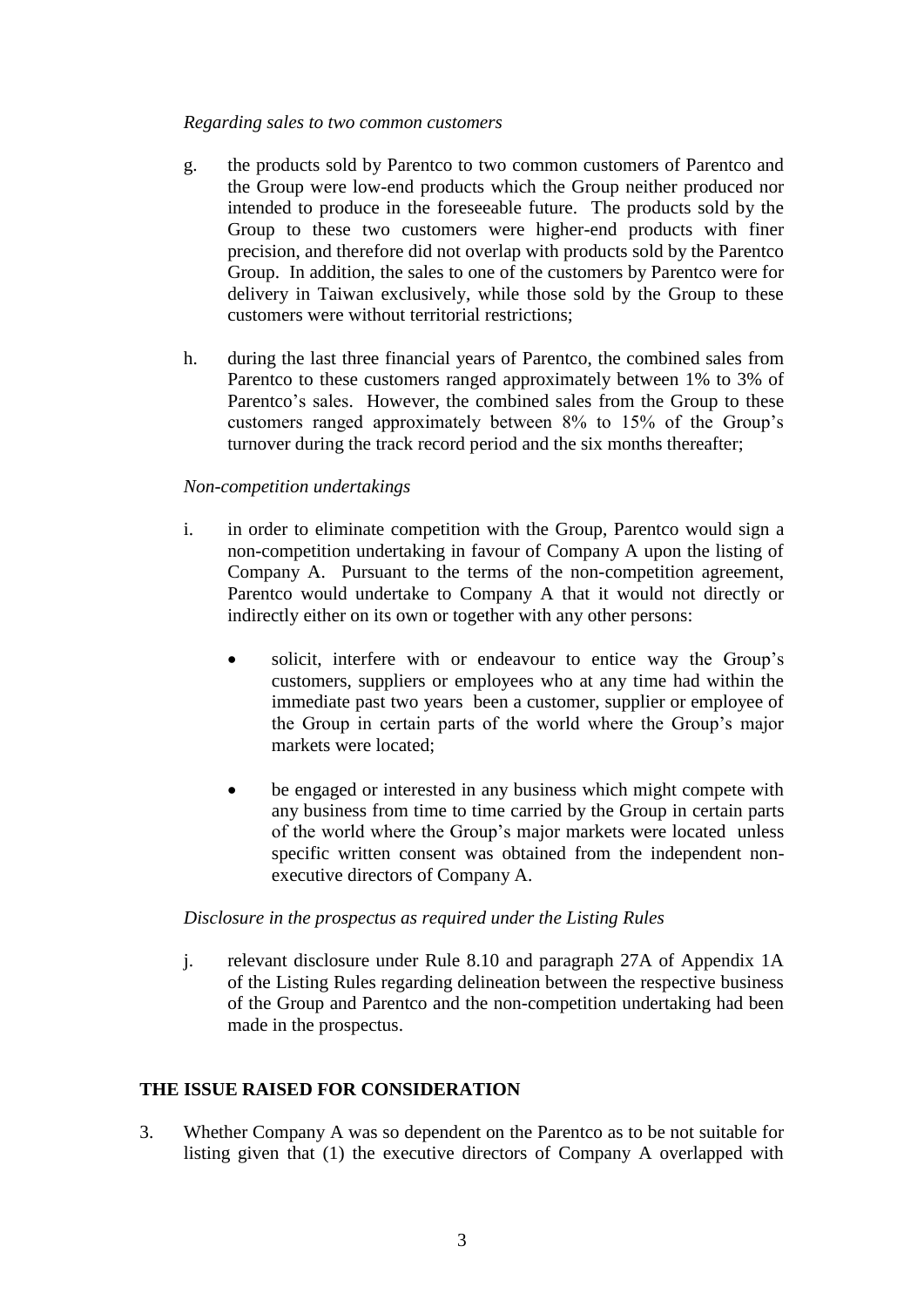some of the directors of the Parentco; (2) Company A and the Parentco Group were in the same industry sector; and (3) common customers were identified?

### **APPLICABLE LISTING RULES OR PRINCIPLE**

4. Listing Rule 8.04 states that:

Both the issuer and its business must, in the opinion of the Exchange, be suitable for listing.

5. Listing Rule 8.10(1) states the disclosure requirements:

Where a new applicant has a controlling shareholder with an interest in a business apart from the applicant's business which competes or is likely to compete, either directly or indirectly, with the applicant's business (the "**excluded business**"):

- (a) the applicant's listing document must prominently disclose the following:
	- (i) reasons for the exclusion of the excluded business;
	- (ii) a description of the excluded business and its management, to enable investors to assess the nature, scope and size of such business, with an explanation as to how such business may compete with the applicant's business;
	- (iii) facts demonstrating that the applicant is capable of carrying on its business independently of, and at arms length from the excluded business;
	- (iv) whether the controlling shareholder intends to inject the excluded business into the applicant in future, together with the time frame during which the controlling shareholder intends to or does not intend to inject the excluded business. If there is any change in such information after listing, the applicant must disclose it by way of a press announcement as soon as it becomes aware of such change; and
	- (v) any other information considered necessary by the Exchange;
- (b) if after its listing the applicant proposes to acquire all or part of the excluded business, the enlarged group must meet the trading record requirements of rule 8.05; and
- (c) all connected transactions between the excluded business and the applicant after listing must strictly comply with the requirements of chapter 14A.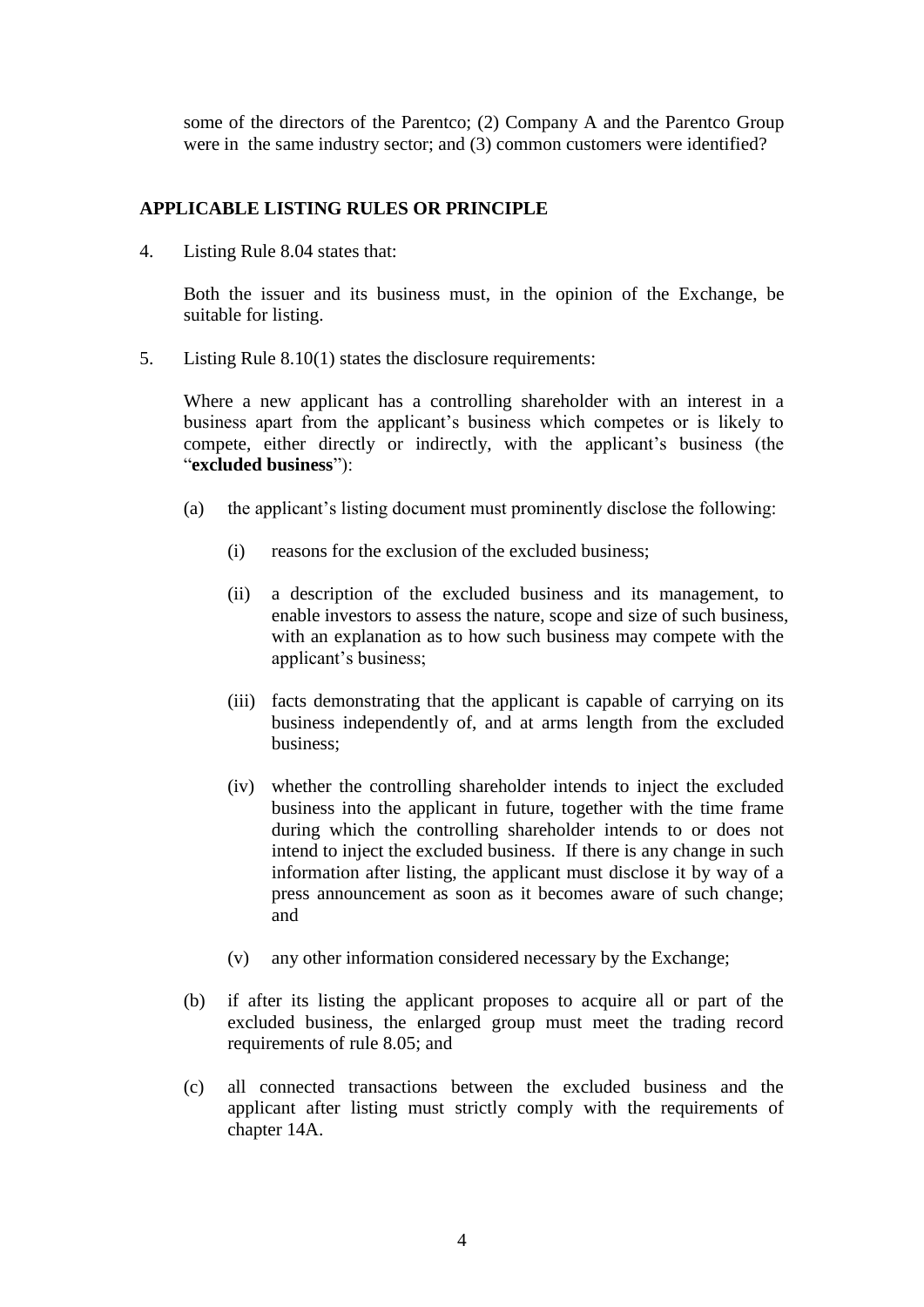6. Paragraph 27A of Part A of Appendix 1of the Listing Rules requires disclosure of the following in the prospectus:

Details of any controlling shareholder of the issuer, including the name or names of any such controlling shareholder, the amount of its or their interest in the share capital of the issuer and a statement explaining how the issuer is satisfied that it is capable of carrying on its business independently of the controlling shareholder (including any close associate<sup>1</sup> thereof) after listing, and particulars of the matters that it relied on in making such statement.

7. Reference is also made to Listing Decision HKEx-LD51-2 published in March 2006 which sets out how the Exchange regards questions on a listing applicant's independence from its parent in light of the competing businesses between them.

# **THE ANALYSIS**

- 8. As reported in Listing Decision HKEx-LD51-2 published in March 2006, the Exchange considered that Listing Rule 8.10 requires that where a new applicant has a controlling shareholder with an interest in a business apart from the applicant's business which competes or is likely to compete, either directly or indirectly, with the applicant's business, the applicant's listing document must prominently disclose further information in relation to the excluded business. In particular, pursuant to Listing Rule  $8.10(1)(a)(iii)$ , facts demonstrating that the applicant is capable of carrying on its business independently of, and at arms length from, the excluded business should be disclosed. Paragraph 27A of Appendix 1A also requires a statement explaining how the issuer is satisfied that it is capable of carrying on its business independently of the controlling shareholder after listing.
- 9. When interpreting the requirements under paragraph 27A of Appendix 1A and Rule  $8.10(1)(a)(iii)$ , the Exchange normally requires an applicant to take into account factors relating to the conduct of the applicant's business independently from its controlling shareholder, in areas including financial independence, operational independence and management independence. An applicant may be dependent on its controlling shareholders in one or more of these areas. Where the degree of dependence is excessive, this may translate into a concern about the suitability of an applicant for listing.
- 10. Similarly, competition is normally regarded by the Exchange as a disclosure issue and the requirement of Listing Rule 8.10 applies. However, in extreme cases where in the view of the Exchange, there are inadequate arrangements to manage conflicts of interest and delineation of businesses between the applicant and other businesses under common control, the Exchange would consider the impact on the applicant's suitability for listing.
- 11. A review of whether Company A was or was not capable of carrying on its business independently of Parentco in light of competing businesses operated by

<sup>1</sup> *<sup>1</sup> Rule amended in July 2014.*